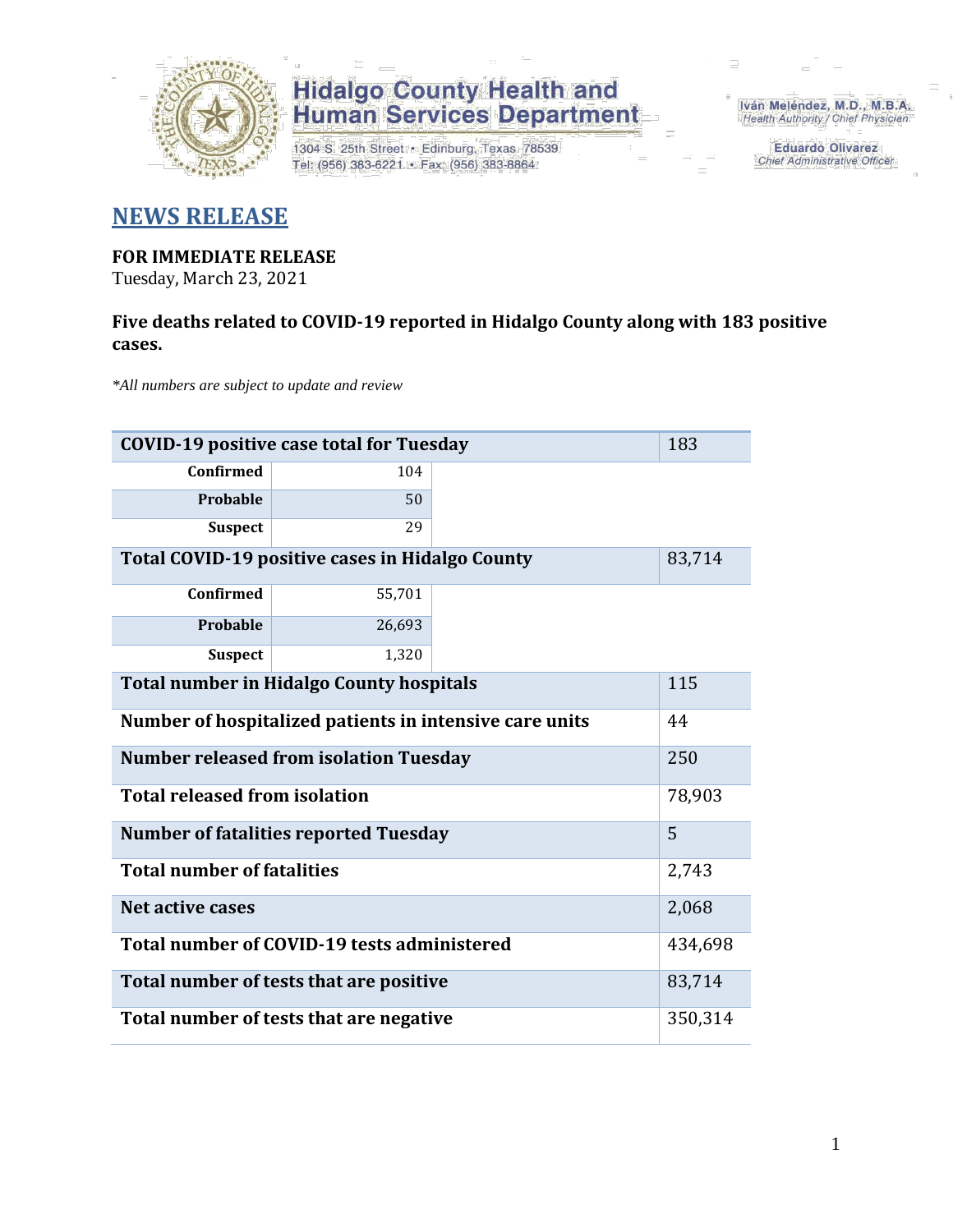

1304 S. 25th Street · Edinburg, Texas 78539 Tel: (956) 383-6221 · Fax: (956) 383-8864

Iván Meléndez, M.D., M.B.A. Health Authority / Chief Physician

> **Eduardo Olivarez Chief Administrative Officer**

*Hidalgo County uses the case status definition provided by the Texas Department of State Health Service's 2020 Epi Case Criteria Guide revised November 2020.*

- *1. Confirmed: A person who has tested positive through a molecular or PCR (oral or nasal swabs) test that looks for the presence of the virus's genetic material.*
- *2. Probable: A person who meets presumptive laboratory evidence through detection of COVID-19 by antigen test in a respiratory specimen.*
- *3. Suspect: A person who meets supported laboratory evidence through detection of specific antibodies in serum, plasma, whole body, and no prior history of being confirmed or probable case.*

*For more information of case status definition for COVID-19, please refer to:*

[https://www.dshs.state.tx.us/IDCU/investigation/epi-case-criteria-guide/2020-Epi-Case-Criteria-](https://www.dshs.state.tx.us/IDCU/investigation/epi-case-criteria-guide/2020-Epi-Case-Criteria-Guide.pdf)[Guide.pdf](https://www.dshs.state.tx.us/IDCU/investigation/epi-case-criteria-guide/2020-Epi-Case-Criteria-Guide.pdf)

The deaths include:

|          | Age   | Gender | City           |
|----------|-------|--------|----------------|
| 1        | $70+$ | Male   | Alamo          |
| $\bf{2}$ | 70+   | Female | Edinburg       |
| 3        | 60s   | Male   | <b>Mission</b> |
| 4        | $70+$ | Male   | <b>Mission</b> |
| 5        | 50s   | Male   | Weslaco        |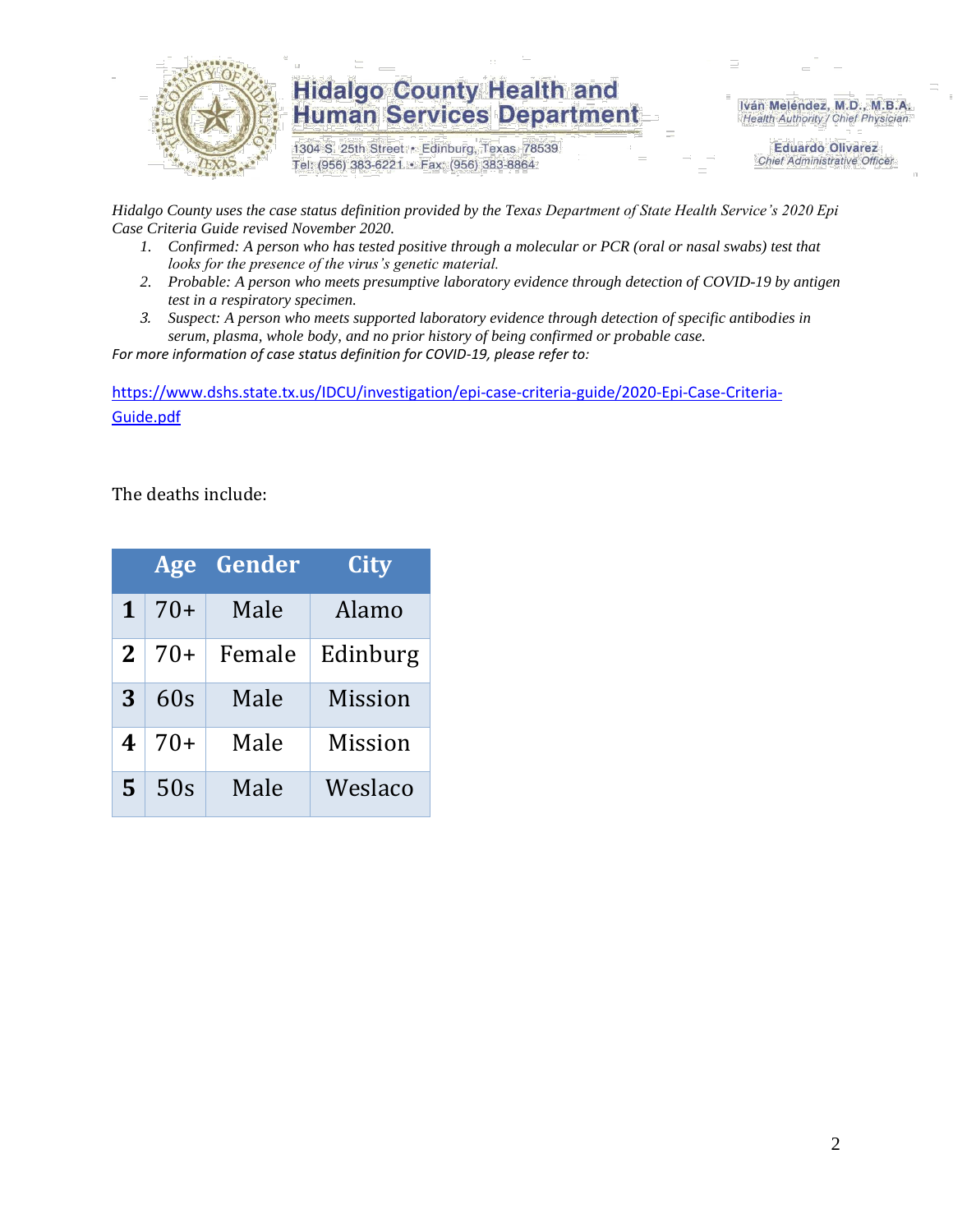

1304 S. 25th Street · Edinburg, Texas 78539 Tel: (956) 383-6221 · Fax: (956) 383-8864

Iván Meléndez, M.D., M.B.A.<br>Health Authority / Chief Physician

**Eduardo Olivarez** Chief Administrative Officer

### Tuesday, March 23, 2021 positive cases include:

|                  | <b>Age Range</b> | Gender           | <b>City</b> |     | <b>Age Range</b> | Gender      | <b>City</b> |
|------------------|------------------|------------------|-------------|-----|------------------|-------------|-------------|
| $\mathbf{1}$     | $0 - 19$         | ${\bf F}$        | Alamo       | 93  | $0 - 19$         | ${\rm F}$   | Mercedes    |
| $\boldsymbol{2}$ | $0 - 19$         | ${\bf F}$        | Alamo       | 94  | 20s              | M           | Mercedes    |
| 3                | $0 - 19$         | $\mathbf M$      | Alamo       | 95  | 20s              | ${\rm F}$   | Mercedes    |
| 4                | $0 - 19$         | M                | Alamo       | 96  | 30s              | M           | Mercedes    |
| $\mathbf{5}$     | $0 - 19$         | ${\bf F}$        | Alamo       | 97  | 30s              | $\mathbf M$ | Mercedes    |
| 6                | $0 - 19$         | F                | Alamo       | 98  | $0 - 19$         | M           | Mission     |
| $\overline{7}$   | 30s              | ${\bf F}$        | Alamo       | 99  | $0 - 19$         | ${\bf F}$   | Mission     |
| 8                | 50s              | $\mathbf M$      | Alamo       | 100 | $0 - 19$         | M           | Mission     |
| $\boldsymbol{9}$ | $0 - 19$         | ${\bf F}$        | Alton       | 101 | $0 - 19$         | $\mathbf M$ | Mission     |
| 10               | $0 - 19$         | $\mathbf M$      | Alton       | 102 | $0 - 19$         | ${\bf F}$   | Mission     |
| 11               | $0 - 19$         | $\boldsymbol{F}$ | Alton       | 103 | $0 - 19$         | ${\bf F}$   | Mission     |
| 12               | 20s              | M                | Alton       | 104 | $0 - 19$         | M           | Mission     |
| 13               | 20s              | $\mathbf M$      | Alton       | 105 | $0 - 19$         | ${\bf F}$   | Mission     |
| 14               | $0 - 19$         | M                | Donna       | 106 | $0 - 19$         | F           | Mission     |
| 15               | 20s              | ${\bf F}$        | Donna       | 107 | $0 - 19$         | $\mathbf M$ | Mission     |
| 16               | 20s              | ${\bf F}$        | Donna       | 108 | $0 - 19$         | ${\bf F}$   | Mission     |
| 17               | 50s              | $\mathbf M$      | Donna       | 109 | $0 - 19$         | $\mathbf M$ | Mission     |
| 18               | 60s              | M                | Donna       | 110 | $0 - 19$         | M           | Mission     |
| 19               | 60s              | $\mathbf M$      | Donna       | 111 | 20s              | ${\bf F}$   | Mission     |
| 20               | $0 - 19$         | F                | Edinburg    | 112 | 20s              | ${\bf F}$   | Mission     |
| 21               | $0 - 19$         | $\mathbf M$      | Edinburg    | 113 | 20s              | $\mathbf M$ | Mission     |
| 22               | $0 - 19$         | ${\bf F}$        | Edinburg    | 114 | 20s              | M           | Mission     |
| 23               | $0 - 19$         | ${\bf F}$        | Edinburg    | 115 | 20s              | ${\bf F}$   | Mission     |
| 24               | $0 - 19$         | M                | Edinburg    | 116 | 30s              | F           | Mission     |
| 25               | $0 - 19$         | $\mathbf M$      | Edinburg    | 117 | 30s              | ${\bf F}$   | Mission     |
| 26               | 20s              | $\mathbf M$      | Edinburg    | 118 | 30s              | M           | Mission     |
| 27               | 20s              | M                | Edinburg    | 119 | 30s              | M           | Mission     |
| 28               | 20s              | F                | Edinburg    | 120 | 30 <sub>s</sub>  | M           | Mission     |
| 29               | 20s              | ${\bf F}$        | Edinburg    | 121 | 30s              | $\rm F$     | Mission     |
| 30               | 20s              | M                | Edinburg    | 122 | 30s              | F           | Mission     |
| 31               | 20s              | ${\bf F}$        | Edinburg    | 123 | 30s              | ${\bf F}$   | Mission     |
| 32               | 20s              | ${\bf F}$        | Edinburg    | 124 | 30s              | F           | Mission     |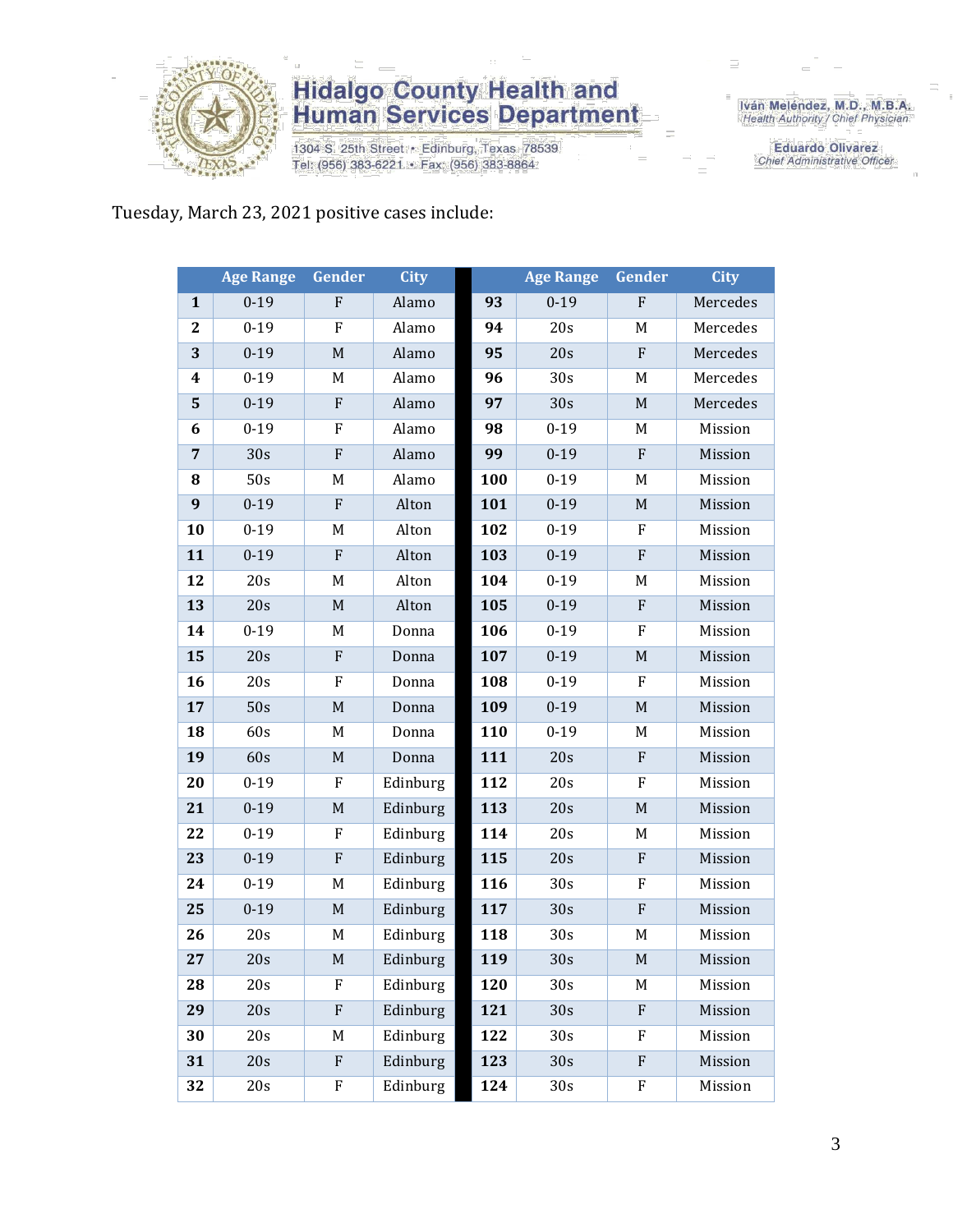

1304 S. 25th Street · Edinburg, Texas 78539 Tel: (956) 383-6221 · Fax: (956) 383-8864

Iván Meléndez, M.D., M.B.A.<br>Health Authority / Chief Physician

Eduardo Olivarez Chief Administrative Officer

| 33 | 20s             | F           | Edinburg | <b>125</b> | 40s      | F                         | Mission  |
|----|-----------------|-------------|----------|------------|----------|---------------------------|----------|
| 34 | 20s             | M           | Edinburg | 126        | 40s      | M                         | Mission  |
| 35 | 20s             | ${\bf F}$   | Edinburg | 127        | 40s      | $\mathbf M$               | Mission  |
| 36 | 30 <sub>s</sub> | ${\bf F}$   | Edinburg | 128        | 40s      | F                         | Mission  |
| 37 | 30s             | ${\bf F}$   | Edinburg | 129        | 40s      | ${\bf F}$                 | Mission  |
| 38 | 30s             | ${\bf F}$   | Edinburg | 130        | 40s      | F                         | Mission  |
| 39 | 40s             | $\mathbf M$ | Edinburg | 131        | 40s      | $\mathbf M$               | Mission  |
| 40 | 40s             | M           | Edinburg | 132        | 50s      | M                         | Mission  |
| 41 | 40s             | ${\bf F}$   | Edinburg | 133        | 50s      | $\boldsymbol{\mathrm{F}}$ | Mission  |
| 42 | 40s             | ${\bf F}$   | Edinburg | 134        | 50s      | F                         | Mission  |
| 43 | 40s             | ${\bf F}$   | Edinburg | 135        | 50s      | $\mathbf M$               | Mission  |
| 44 | 40s             | F           | Edinburg | 136        | 50s      | M                         | Mission  |
| 45 | 40s             | ${\bf F}$   | Edinburg | 137        | 50s      | $\mathbf M$               | Mission  |
| 46 | 40s             | ${\bf F}$   | Edinburg | 138        | 60s      | M                         | Mission  |
| 47 | 50s             | $\mathbf M$ | Edinburg | 139        | 60s      | $\mathbf M$               | Mission  |
| 48 | 50s             | M           | Edinburg | 140        | 60s      | M                         | Mission  |
| 49 | 50s             | ${\bf F}$   | Edinburg | 141        | $70+$    | $\mathbf M$               | Mission  |
| 50 | 50s             | M           | Edinburg | 142        | $70+$    | F                         | Mission  |
| 51 | 50s             | ${\bf F}$   | Edinburg | 143        | $70+$    | ${\bf F}$                 | Mission  |
| 52 | 50s             | F           | Edinburg | 144        | $70+$    | F                         | Mission  |
| 53 | 50s             | ${\bf F}$   | Edinburg | 145        | $70+$    | $\mathbf M$               | Mission  |
| 54 | 50s             | F           | Edinburg | 146        | $70+$    | M                         | Mission  |
| 55 | 60s             | ${\bf F}$   | Edinburg | 147        | $70+$    | ${\bf F}$                 | Mission  |
| 56 | 60s             | $\mathbf M$ | Edinburg | 148        | $0 - 19$ | F                         | Pharr    |
| 57 | 60s             | $\mathbf M$ | Edinburg | 149        | $0 - 19$ | $\mathbf M$               | Pharr    |
| 58 | 60s             | F           | Edinburg | 150        | $0 - 19$ | F                         | Pharr    |
| 59 | 60s             | ${\bf F}$   | Edinburg | 151        | $0 - 19$ | $\mathbf M$               | Pharr    |
| 60 | $70+$           | M           | Edinburg | 152        | 20s      | F                         | Pharr    |
| 61 | $70+$           | M           | Edinburg | 153        | 30s      | ${\bf F}$                 | Pharr    |
| 62 | $0 - 19$        | M           | Hidalgo  | 154        | 40s      | M                         | Pharr    |
| 63 | $0 - 19$        | $\mathbf M$ | Hidalgo  | 155        | 40s      | $\mathbf M$               | Pharr    |
| 64 | $0 - 19$        | F           | Hidalgo  | 156        | 40s      | M                         | Pharr    |
| 65 | $0 - 19$        | $\mathbf M$ | Hidalgo  | 157        | 50s      | $\mathbf M$               | Pharr    |
| 66 | $0 - 19$        | M           | Hidalgo  | 158        | 60s      | F                         | Pharr    |
| 67 | $0 - 19$        | ${\bf F}$   | McAllen  | 159        | $0 - 19$ | $\boldsymbol{\mathrm{F}}$ | San Juan |
| 68 | $0 - 19$        | F           | McAllen  | 160        | 20s      | M                         | San Juan |